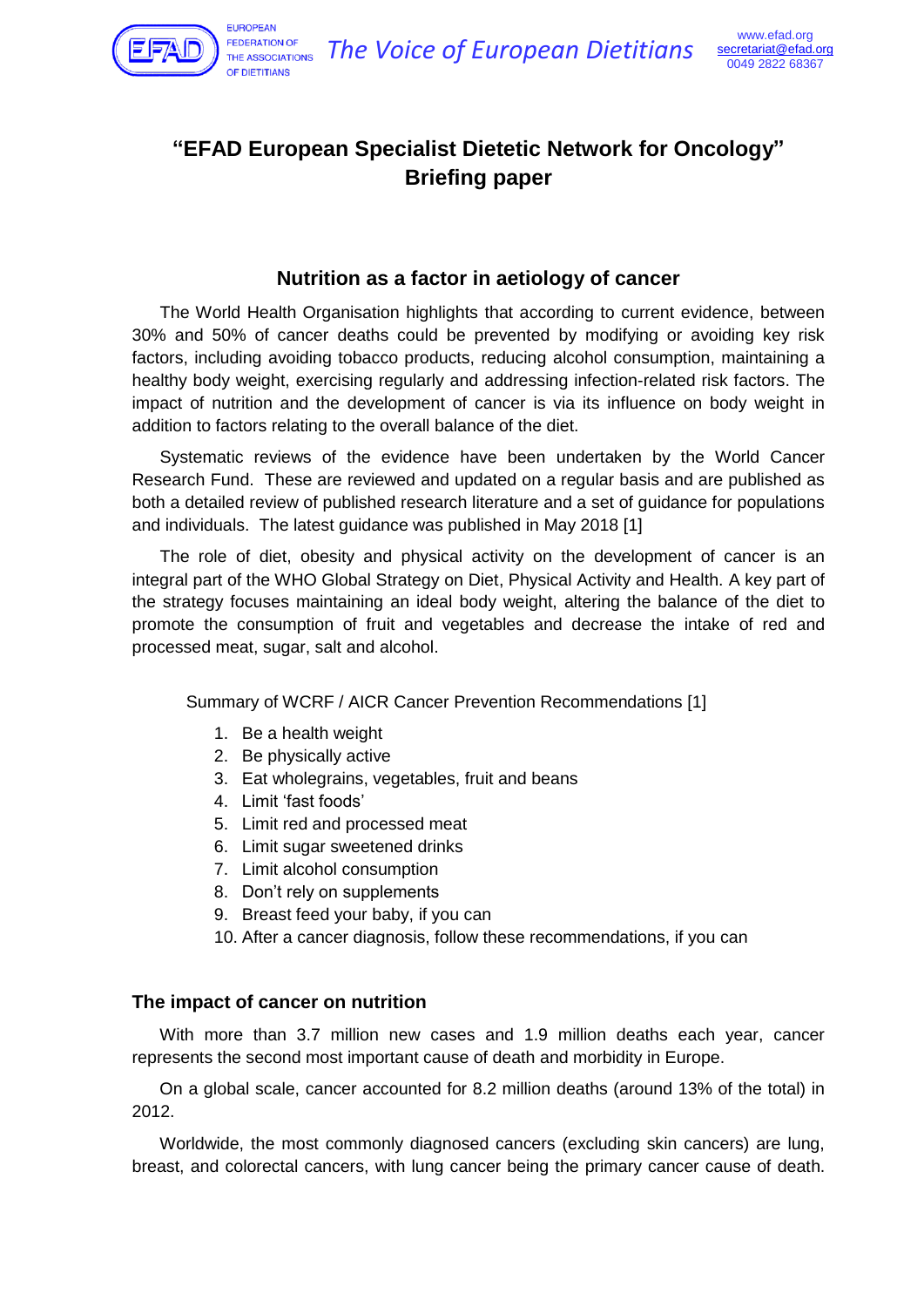

In developed countries, hormonal-related cancers are the most prevalent types of cancer; in underdeveloped areas, the most common cancers are those arising from infectious agents. In men, prostate cancer is the most common type of cancer in high-income countries, followed by lung, stomach, and colorectal cancers. In men in underdeveloped countries, lung cancer prevalence exceeds oesophageal, stomach, and liver cancer prevalence. In women residing in developed countries, breast cancer is the most commonly diagnosed cancer, followed by lung, colorectal, and endometrial cancers. In underdeveloped countries, breast cancer is also the most prevalent cancer diagnosed in women, followed by lung, stomach, and cervical cancers.

The lifetime probability of developing cancer is greater for men (46%) than for women (38%), although many young women are diagnosed with breast cancer, thereby placing women at a higher risk of developing cancer before the age of 60.1 While cancer rates differ greatly throughout the world, rates are projected to more than double by the year 2030. Projected increases are due to several factors:

- Growth of the worldwide population
- Aging of the population
- Improved screening, detection, and treatments, resulting in higher survival rates
- Projected increases in tobacco use
- Increases in the number of individuals with HIV/AIDS in some countries.

Cancer is a cluster of more than 100 different diseases that arise due to uncontrolled cellular growth. Normal cellular growth and differentiation are controlled by a complex system, which involves a number of physiologic functions such as cell signalling and gene expression that influence cellular development and communication, as well as cell death.

The continuum of cancer survival includes diagnosis, treatment, recovery, living with cancer and possibly recurrence of disease. Each stage is associated with different needs and challenges for the patient, caregivers, and clinicians. Both cancer and the oncological therapies utilized for its treatment can have profound effects on an individual's nutritional status, thereby making nutrition an important component of care.

One of the most significant nutritional issues that can arise during cancer treatment is malnutrition. Malnutrition may result from the disease process, from the use of antineoplastic therapy, or from both.

Cancer patients may have several metabolic changes arising from tumour-host interaction and resulting in modifications of the normal body composition. These changes, along with a reduction in food intake due to anorexia, may contribute to progressive and involuntary weight loss [2, 3]

All these metabolic changes are typical of a hyper metabolic state.

Proteolysis is increased, whereas muscle protein synthesis is depressed and "diverted" from muscles to the liver, resulting in decreased protein turnover with consequent loss of lean mass. Also, in lipid metabolism there is a marked increase in peripheral fat mobilization by increased lipolysis, culminating in a decrease in adipose tissue reserves.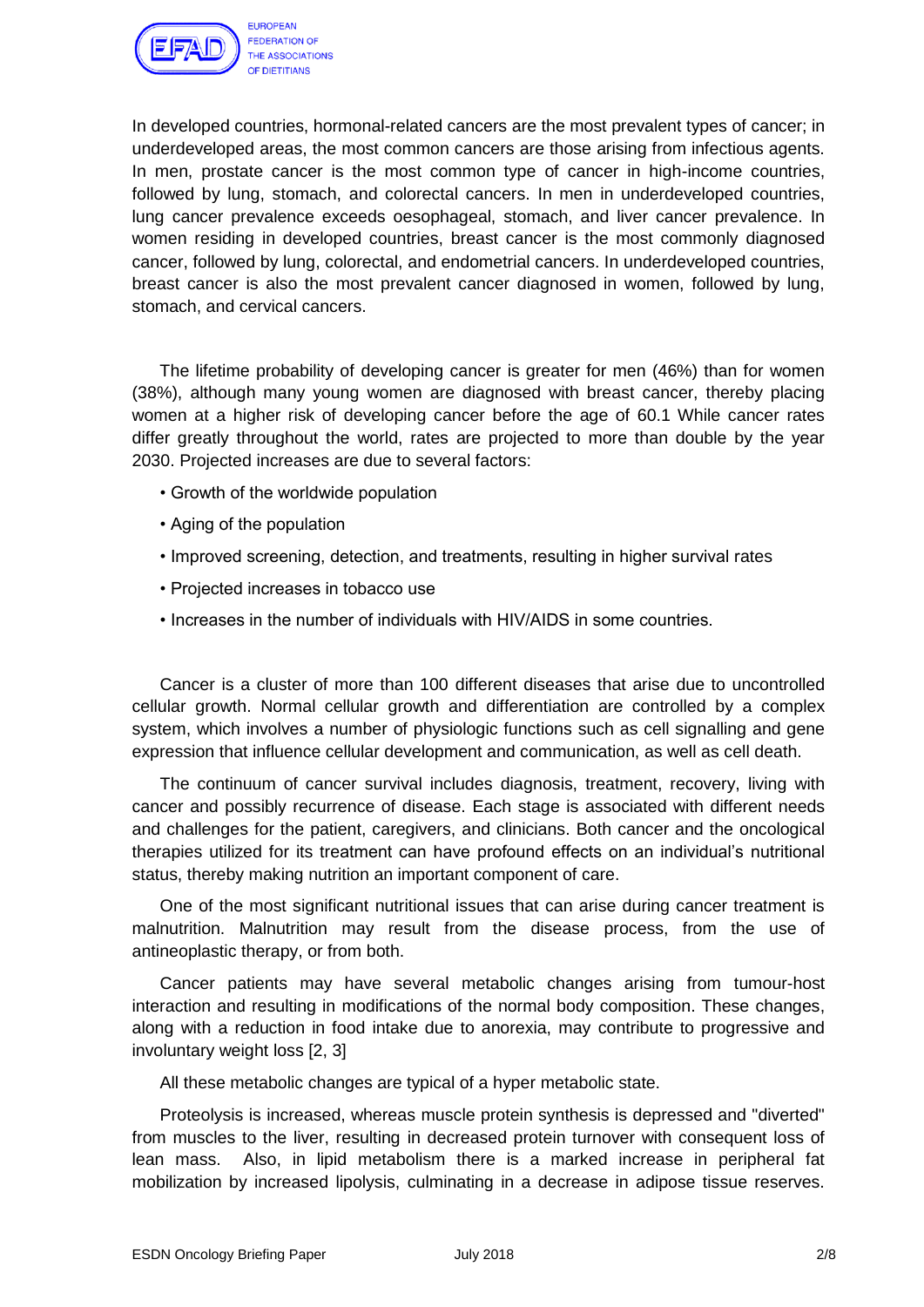

EUROPEAN **FEDERATION OF** THE ASSOCIATIONS OF DIFTITIANS

Carbohydrates metabolism of is also modified, with increased gluconeogenesis, from amino acids, and insulin resistance, increasing circulating glucose levels and decreasing their accumulation in adipose tissue.

Finally, inflammatory cytokines produced by monocytes induce increased production of acute phase proteins, also associated with hyper metabolism and acute phase response.

The term cancer cachexia may be used to describe the multifactorial syndrome of weight loss, loss of muscle and fat and inflammatory changes. Although there is no international consensus on a definition a European guideline group published a definition that is often accepted [3]. It describes pre-cachexia, cachexia and refractory cachexia which may occur at different stages of the disease. The term sarcopenia is often used alongside cachexia but specifically relates to low lean body mass (mostly muscle) and is associated with fatigue, loss of strength and physical function. Sarcopenia can occur in those of normal body weight or in obesity. Sarcopenic obesity is a predictor of adverse outcome and increased toxicity of treatment [3].

Side effects related to common oncological therapies, including chemotherapy, radiation, immunotherapy, and surgery, are key contributors in promoting a deterioration in nutritional status.

Malnutrition is characterized by a variety of clinical symptoms, including weight loss, poor wound healing, electrolyte and fluid imbalances, depressed immune function, and increased morbidity and mortality.

Deterioration in nutritional status has been found to predict outcome prior to the initiation of therapy. Dewys and colleagues found that as little as a 6% weight loss predicted response to therapy [4]. These researchers also noted that overall survival rates, performance status, productivity, and quality of life declined concurrently with weight loss in cancer patients. Of note, approximately 80% of the study patients presented with weight loss before being diagnosed with cancer. There may be additional costs incurred due to the management of people with malnutrition and associated increased toxicity of treatment [5, 6]

Although all patients with cancer are at nutritional risk, not all patients with cancer become malnourished. Therefore, nutrition screening and the nutrition care process including nutritional assessment, ongoing monitoring, and follow-up—are crucial for preventing or minimizing the development of malnutrition at all stages of treatment. This plan of care allows for the implementation of the appropriate intervention to target problem areas as warranted. Long-term follow-up upon completion of therapy is also recommended, as nutrition-impact symptoms may be experienced months or years following commencement of therapy and have been associated with reductions in quality of life [7].

Reductions in oral intake alone do not explain why malnutrition often occurs in people with cancer; indeed, cachexia may occur in patients who consume apparently sufficient energy intake [8]. Moreover, nutrition support alone may not successfully restore the loss of lean body mass with cancer anorexia–cachexia syndrome [2]. Increasingly a multi-modal approach including strategies such as physical activity and symptom control is required [3]. Anyone who has been diagnosed with cancer, from the time of diagnosis through the rest of life, is considered a cancer survivor. Many cancer survivors are highly motivated to seek information about food choices, physical activity, dietary supplement use, and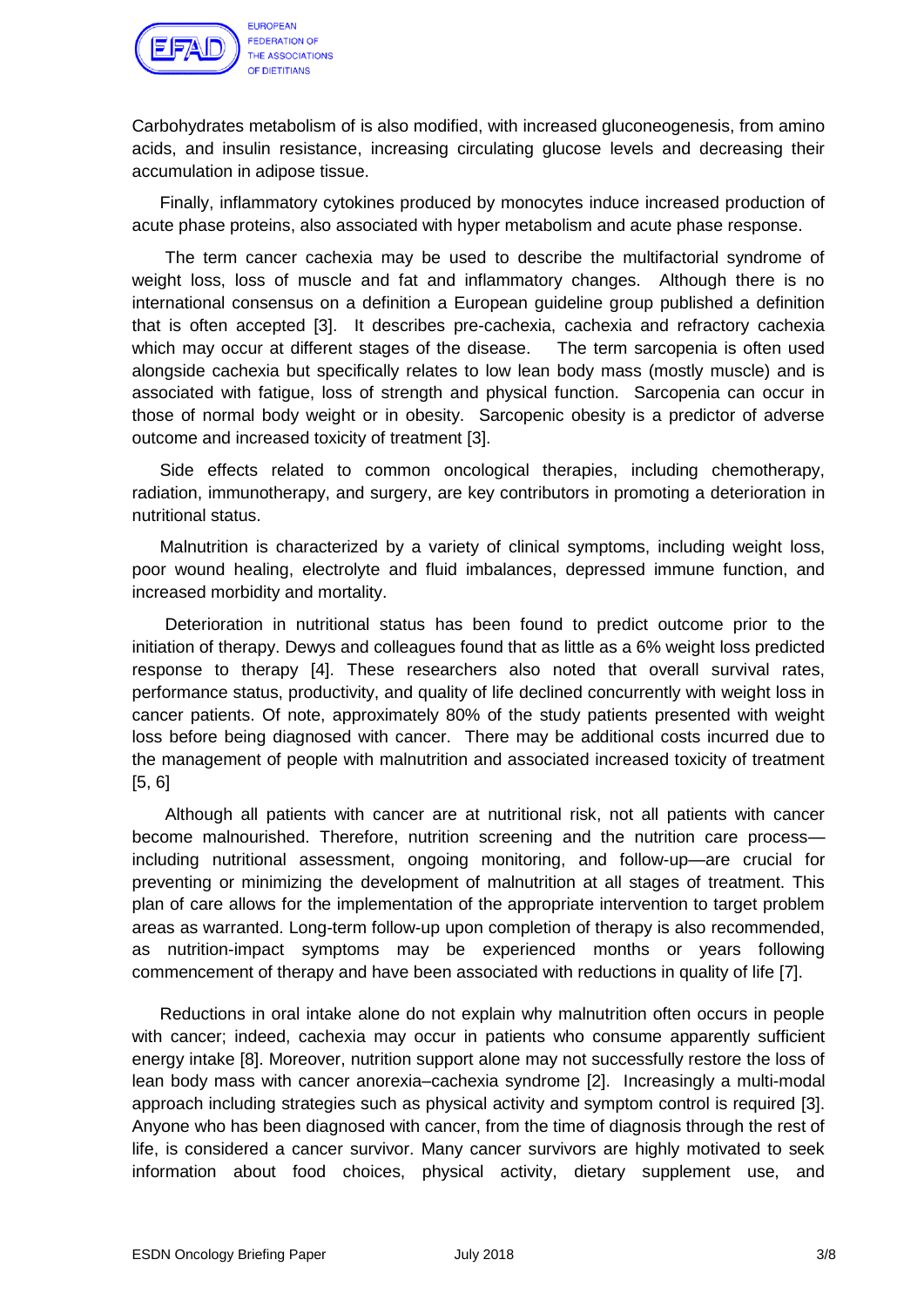

complementary nutritional therapies to improve their response to treatment, speed recovery, reduce risk of recurrence, and improve their quality of life.

#### **Nutrition and hormonal cancers**

Treatment of some cancers such as breast or prostate cancer may result in increased body weight. For these cancers, increased weight may be associated with a poorer prognosis although it has yet to be established if weight loss improves overall survival. Body weight and body composition may be important determinants of quality of life, function and overall survival.

#### **Nutrition and late effects of cancer treatment**

Some people living with and beyond cancer may experience long term side effects of their treatment. Gastrointestinal side effects may arise following surgery, chemotherapy or particularly radiotherapy. Symptoms may include bowel obstruction, diarrhoea, steatorrhea, urgency and frequency of defecation and nutritional consequences of malabsorption and malnutrition. Management of these symptoms requires a multi-disciplinary approach that centres on the diagnosis of the causes of symptoms and appropriate nutritional and medical management [9, 10].

## **Nutrition in palliative care and end of life**

Intake of food and drink continues to play a crucial role in quality of life through to palliative care and end of life. The metabolic changes that occur in refractory cachexia may make the goal of a good nutritional status impossible to achieve although for comfort and enjoyment the role of food and drink should not be underestimated [11].

## **Dietitians in the management of nutrition in cancer**

Signs and symptoms of cancer may impact on dietary intake and nutritional status prior to diagnosis. It is essential that changes in nutritional status are identified at an early stage through nutritional screening. Dietitians working in oncology have a vital role in ensuring that nutritional aspects of patient management are an integral component of multidisciplinary care and that all cancer patients receive the dietetic support they need. Many countries recommend that dietitians working in oncology are basic or advanced level practitioners, who have knowledge of the impact of the disease and treatment, and the complex needs of such patients to be able to provide the high level of care required. Dietitians must work in close collaboration with other team members to meet patient needs both during treatment and for those living with and beyond cancer. It is increasingly recognized that Dietitians play an integral role in improving clinical outcomes for people with cancer.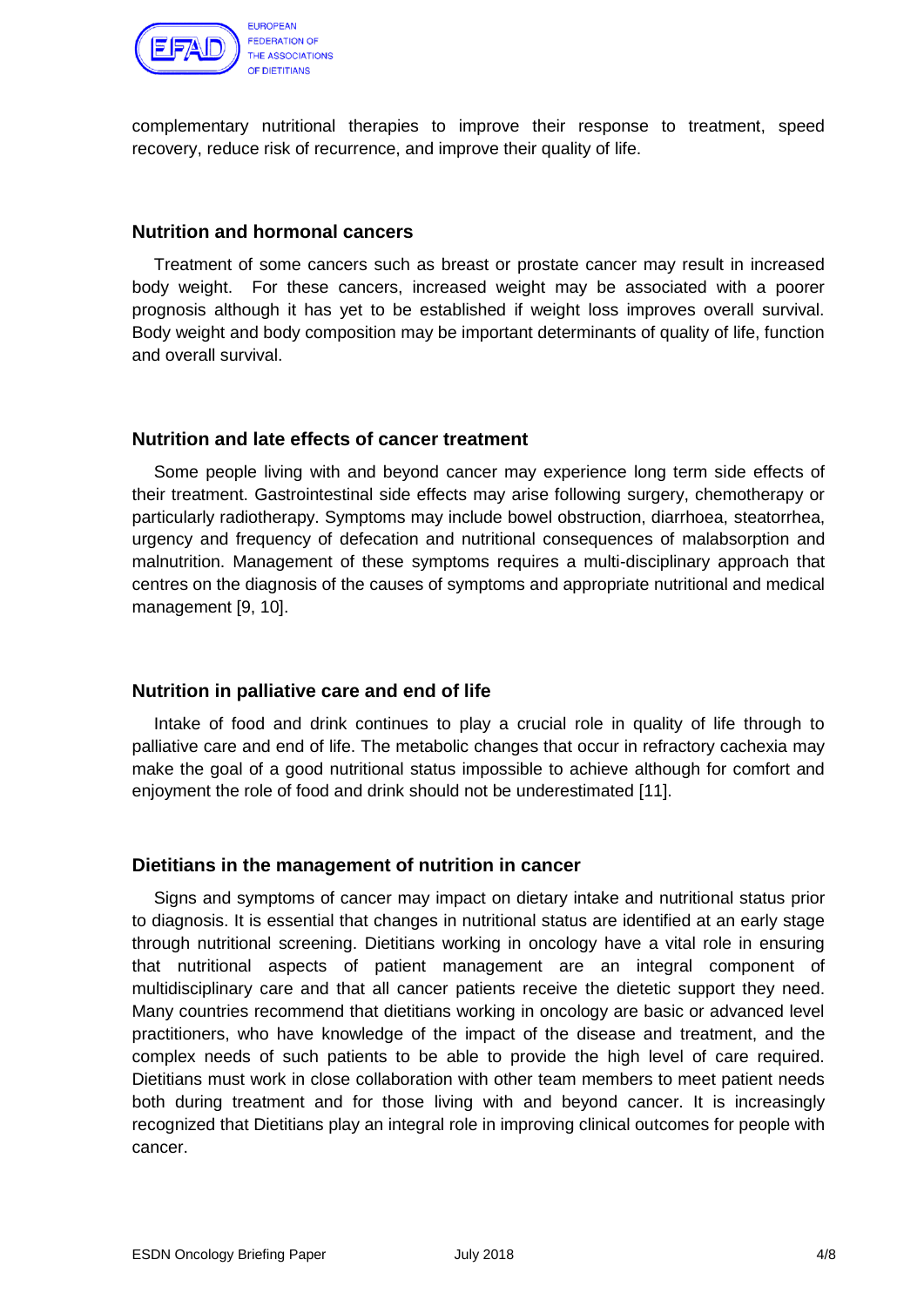

**FEDERATION OF** THE ASSOCIATIONS OF DIFTITIANS

A comprehensive nutritional approach is required for each person following a diagnosis of cancer. It should be based on the diagnosis, the clinical condition, the planned treatment, patient wishes and prognosis. It will require a multi-professional approach with the nutritional aspects of support being managed by a dietitian with knowledge and experience of cancer and its treatment.

Many aspects of cancer and its treatment can affect nutritional status, and impaired nutritional status can in turn affect the response to treatment, the amount of treatment required and quality of life therefore it is crucial to address these issues in a timely fashion.

Nutrition therapy may be considered as adjuvant therapy. It may prevent therapyassociated weight loss and treatment interruptions in cancer patients and it may potentially modulate treatment morbidity. It may improve disease prognosis, functional and clinical outcomes; and it may have a positive effect on health-related quality of life of those living with and beyond cancer.

Nutrition interventions aimed at maintaining and promoting normal growth may include nutrition counselling, oral supplements, appetite stimulants, enteral nutrition, or parenteral nutrition [3]. A number of studies have shown that nutritional support has beneficial metabolic effects, reduces the risk of infectious and non-infectious morbidity, and reduces mortality.

Registered Dietitians working in all cancer-related practice settings need to develop the appropriate skills, competencies, and knowledge to provide safe and effective care across the cancer continuum (prevention, treatment, and survivorship) to meet the growing demand for nutrition and lifestyle interventions for individuals affected by cancer.

Even before treatment begins, cancer can cause profound metabolic and physiological alterations that can affect the nutritional needs for protein, carbohydrate, fat, vitamin, and minerals. Protein, carbohydrate, and fat all contribute energy to the diet, and each of these dietary constituents is available from a wide variety of foods. Informed choices about foods that provide these macronutrients should be based in goals of achieving variety and nutrient adequacy. Many cancer survivors are at high risk for other chronic diseases, such as heart disease. Therefore, the recommended amounts and type of fat, protein, and carbohydrate to reduce cardiovascular disease risk are also appropriate for cancer survivors (5, 6).

Although currently there are only a small number of published research reports, it seems that intervention by a Registered Dietitian can improve quality of life and functional outcomes among oncology patients (12).

Oncology dietitians are members of oncology interdisciplinary health care teams. Oncology dietitians work in partnership with health care and community resources to provide continuity of nutrition services for clients and their families across the cancer continuum. Dietitians provide leadership in caring for the nutritional status of cancer patients and play an active role in screening, identifying, treating, and monitoring the nutritional status (10).

As members of a health care team, oncology dietitians a) provide oncology nutrition knowledge and expertise to the health care team; b) incorporate the role of nutrition services into the care pathways of relevant tumour site teams and c) advocate for the provision of nutrition services within comprehensive cancer care.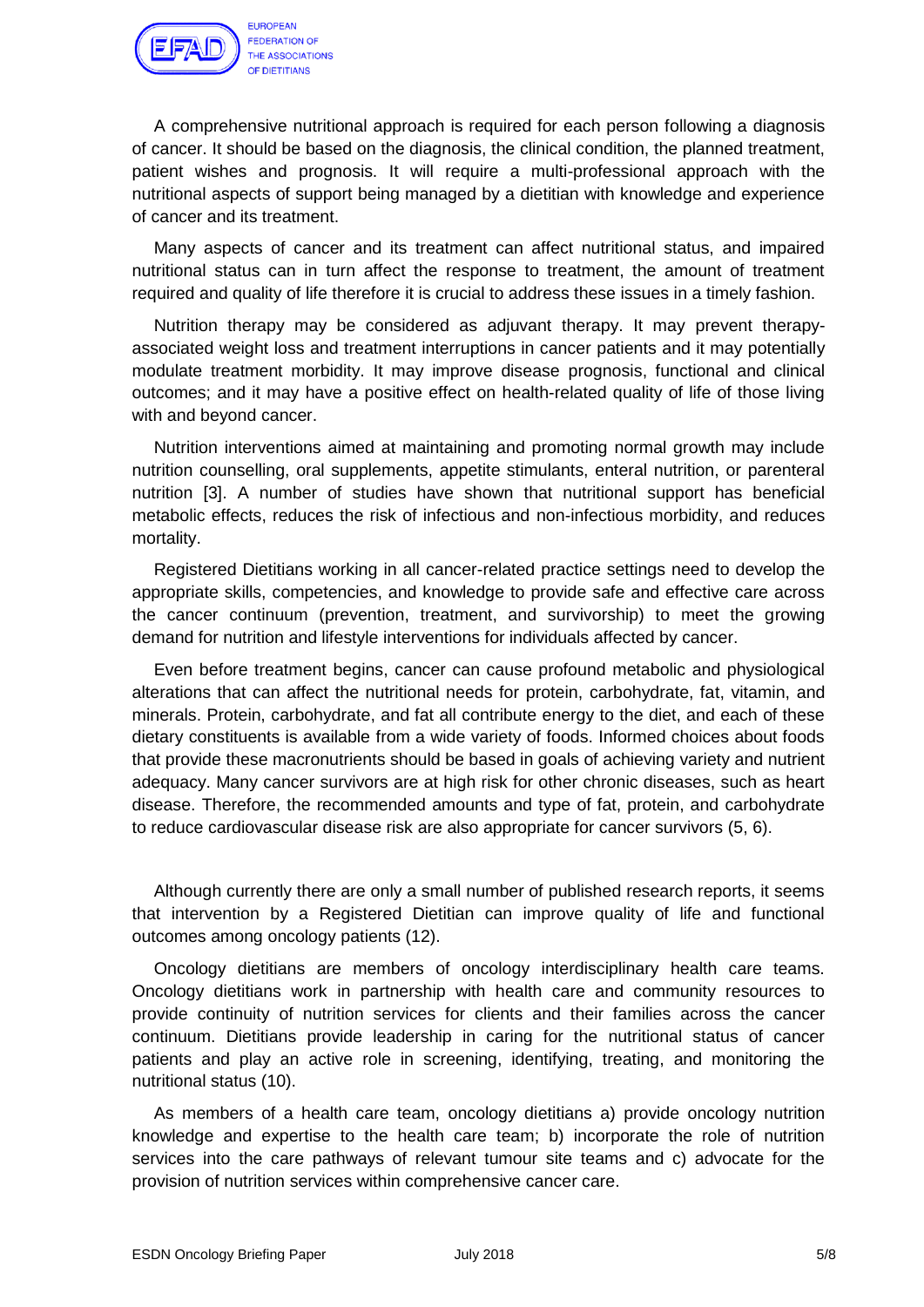

## **The future**

In recent studies it had been shown that malnutrition, which often occurs in cancer patients, has enormous economic consequences. A declaration of the European Union asserted that the  $\sqrt{ }$  costs of malnutrition in the EU are as much as double the economic costs of overweight and obesity". [5, 6].

As it is convincing that early nutritional intervention in malnourished patients not only reduces morbidity and mortality but also treatment costs it is essential to define and treat malnutrition as soon as possible in order to help the patients as well as to support the health system.

There are also significant financial implications for malnutrition in cancer. Numerous studies have demonstrated the adverse effect that malnutrition has in the person with cancer contributing to high risk of surgical site infection, increased length of hospital stay, lower tolerance to chemotherapy with an increased risk of mortality and increased mortality in those who have lost a higher percentage of body weight. Economic analysis demonstrates significant increased healthcare costs associated with malnutrition in people with cancer.

Thus an individualized nutritional therapy is of much higher importance than it used to be up to now. Nutritional care will have to be integral part of an efficient care for oncological patients. To achieve this aim various factors are necessary important: nutritional care of inpatients as well as outpatients, the compulsory realization of a nutritional screening, standardized integration of the topic "Nutrition in oncology" in education and further education for all persons who are involved in the care of cancer patients. This requires a healthcare structure of quality assurance and peer review to ensure that existing guidelines are implemented for the care of those with cancer.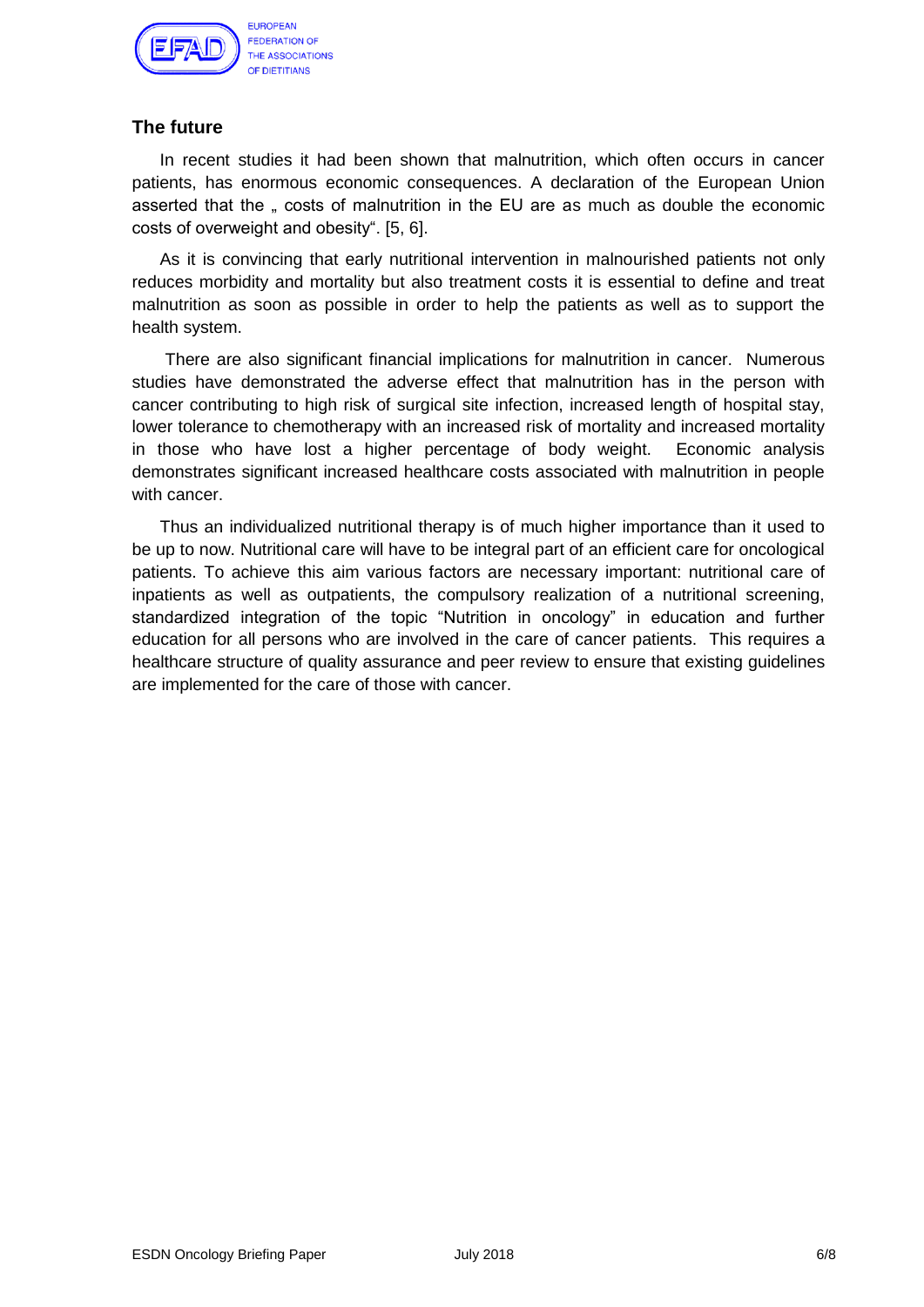

## **Resource and practical information**

The guidelines *Nutrition and Dietary Intervention treatment in cancer* are revised in 2017 by the Dutch Dietitians Oncology Group (DDOG) and published on Oncoline.nl. These guidelines are based on the Handbook Nutrition in Cancer, 2016 (only available in Dutch), written by 45 oncology dietitians in collaboration with the Academic Hospitals Surgical Dietitians Consultation Group and the National Dietitians Hematology and Stem cell Transplant Consultation group.

The *General Nutrition and Dietary Intervention Guideline* outlines the nutritional aspects, measures and dietary recommendations applicable to cancer care and treatment in general. The *Tumour Specific Nutrition and Dietary Intervention Guidelines* outline of 20 tumour types nutritional concerns according to tumour stage with respect to possible nutritional treatment (13).

Nutrition interventions in cancer care are based on a combination of existing research (evidence based) and practice experience from oncology dietitians, which has reached consensus within the DDOG (best-practice-based).

Additional resources are available at the following websites and books (14):

#### **Resources**

Diet and cancer prevention [www.wcrf-uk.org](http://www.wcrf-uk.org/)

Eating problems and cancer

<https://be.macmillan.org.uk/be/p-20051-eating-problems-and-cancer.aspx>

[https://nutriciahomeward.co.uk/upload/SCC2944\\_Carers\\_UK\\_cancer\\_booklet.pdf](https://nutriciahomeward.co.uk/upload/SCC2944_Carers_UK_cancer_booklet.pdf)

<https://www.royalmarsden.nhs.uk/your-care/living-and-beyond-cancer/eating-well>

Management of gastrointestinal symptoms following cancer treatment [https://be.macmillan.org.uk/be/p-21663-guidance-the-practical-management-of](https://be.macmillan.org.uk/be/p-21663-guidance-the-practical-management-of-gastrointestinal-symptoms-of-pelvic-radiation-disease.aspx)[gastrointestinal-symptoms-of-pelvic-radiation-disease.aspx](https://be.macmillan.org.uk/be/p-21663-guidance-the-practical-management-of-gastrointestinal-symptoms-of-pelvic-radiation-disease.aspx) (pelvic radiation disease)

[https://be.macmillan.org.uk/be/p-23613-guidance-managing-persistent-upper](https://be.macmillan.org.uk/be/p-23613-guidance-managing-persistent-upper-gastrointestinal-symptoms.aspx)[gastrointestinal-symptoms.aspx](https://be.macmillan.org.uk/be/p-23613-guidance-managing-persistent-upper-gastrointestinal-symptoms.aspx) (upper gastrointestinal symptoms)

<https://www.oncoline.nl/general-nutrition-and-dietary-treatment>

Erickson N, Schaller N, Berling-Ernst A.P, Bertz H, Ernährungspraxis Onkologie, Erste Ausgabe Stuttgart, Germany, Schattauer, 2017